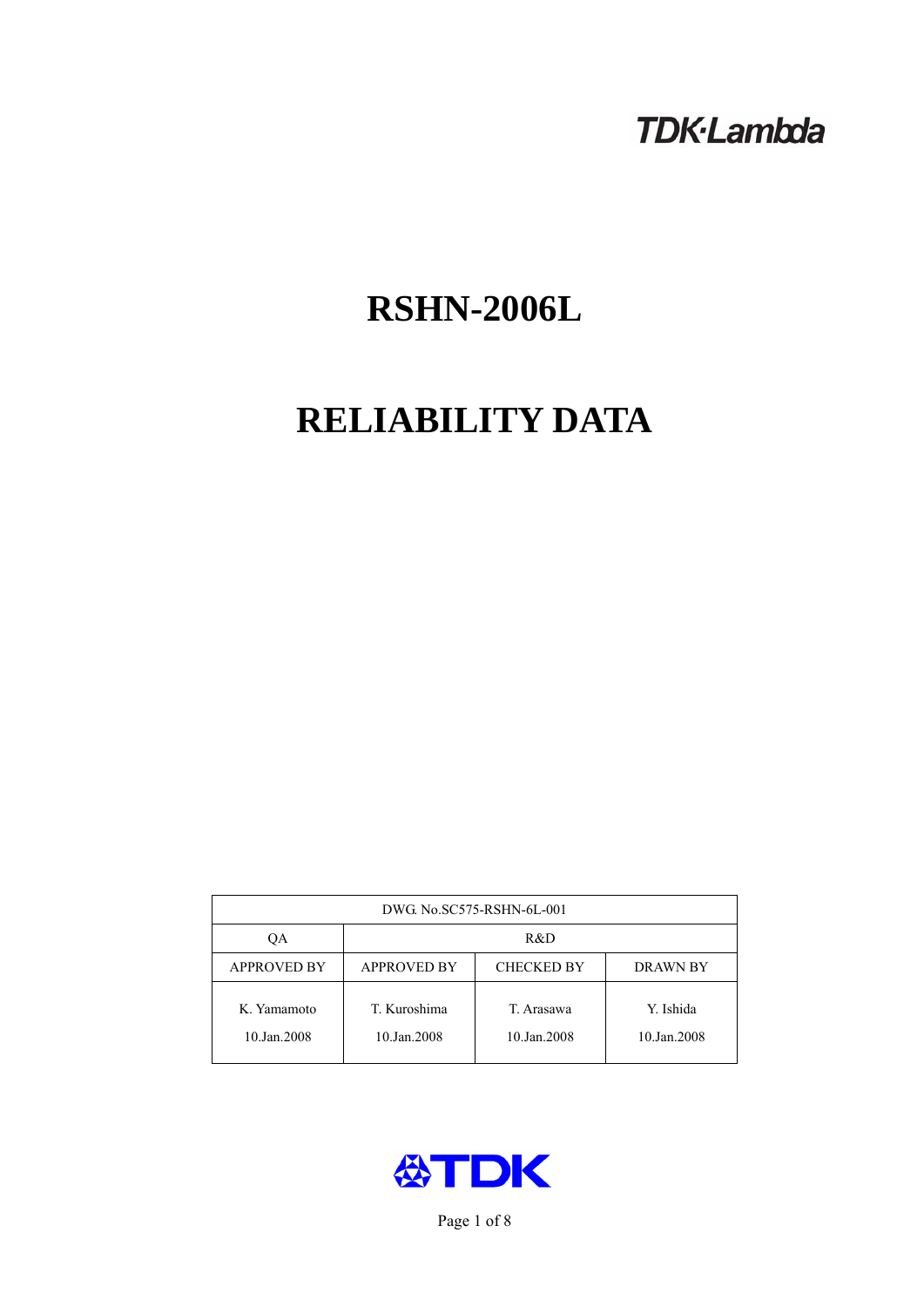#### **RSHN-2006L**

# **I N D E X**

|                                     | Page   |
|-------------------------------------|--------|
| 1. Calculated Values of MTBF        | Page-3 |
| 2. Vibration Test                   | Page-4 |
| 3. Heat Cycle Test                  | Page-5 |
| 4. Humidity Test                    | Page-6 |
| 5. High Temperature Resistance Test | Page-7 |
| 6. Low Temperature Storage Test     | Page-8 |

The following data are typical values. As all units have nearly the same characteristics, the data to be considered as ability values.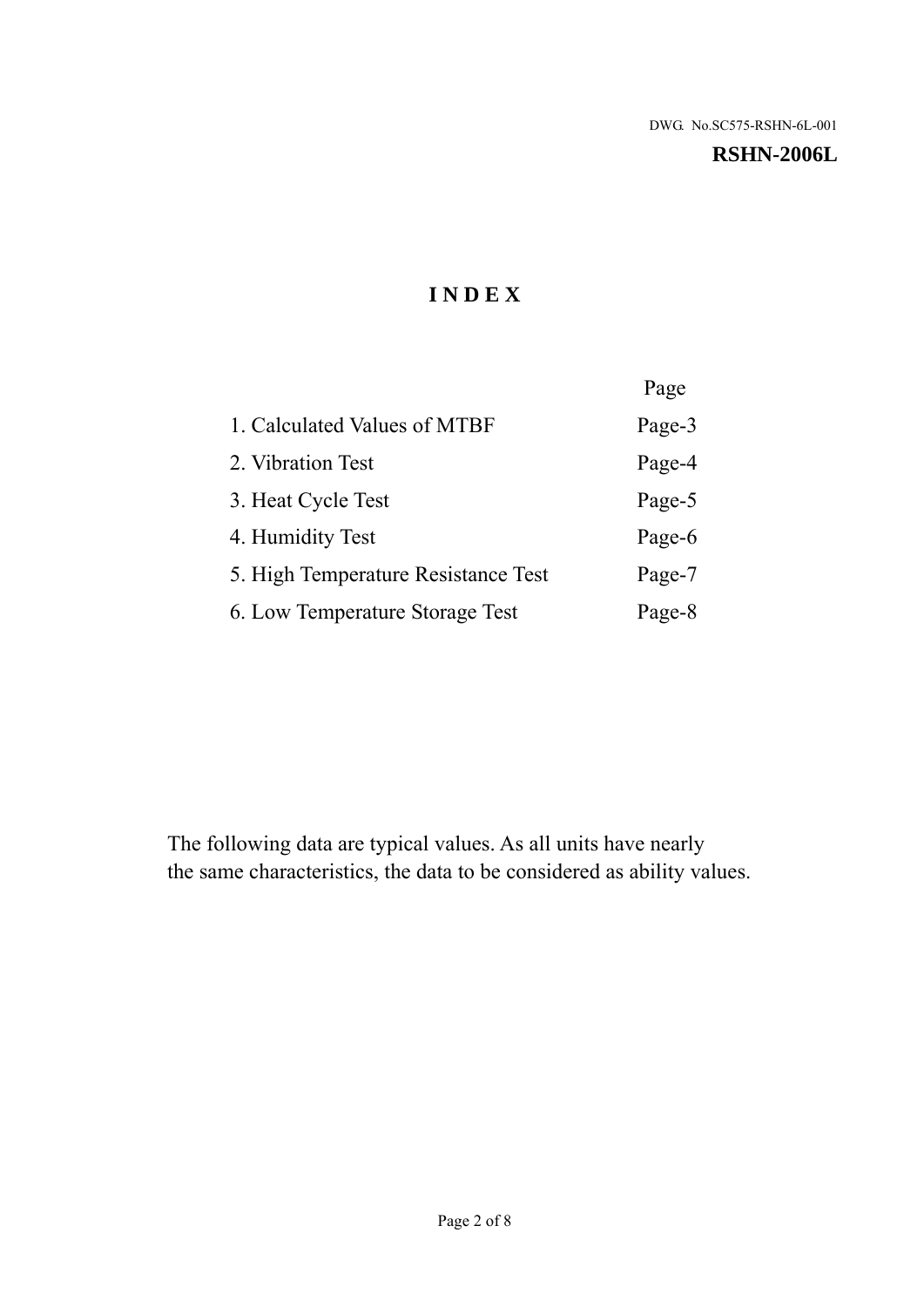#### **RSHN-2006L**

1. Calculated values of MTBF

MODEL : RSHN-2006L

(1) Calculating Method

 Calculated based on parts stress reliability projection of MIL-HDBK-217F NOTICE2.

Individual failure rates  $\lambda$  G is given to each part and MTBF is calculated by the count of each part.

$$
MTBF = \frac{1}{\lambda_{\text{equip}}} = \frac{1}{\sum_{i=1}^{n} N_i (\lambda_G \pi_Q)_i} \times 10^6 \text{ (hours)}
$$

| : Total equipment failure rate (Failure / $10^6$ Hours)                   |
|---------------------------------------------------------------------------|
| : Generic failure rate for the $\hbar$ generic part                       |
| (Failure/ $10^6$ Hours)                                                   |
| : Quantity of <i>i</i> th generic part                                    |
| : Number of different generic part categories                             |
| : Generic quality factor for the <i>i</i> th generic part ( $\pi Q = 1$ ) |
|                                                                           |

- (2) MTBF Values
	- GF : Ground, Fixed

 $MTBF = 5,410,084$  (Hours)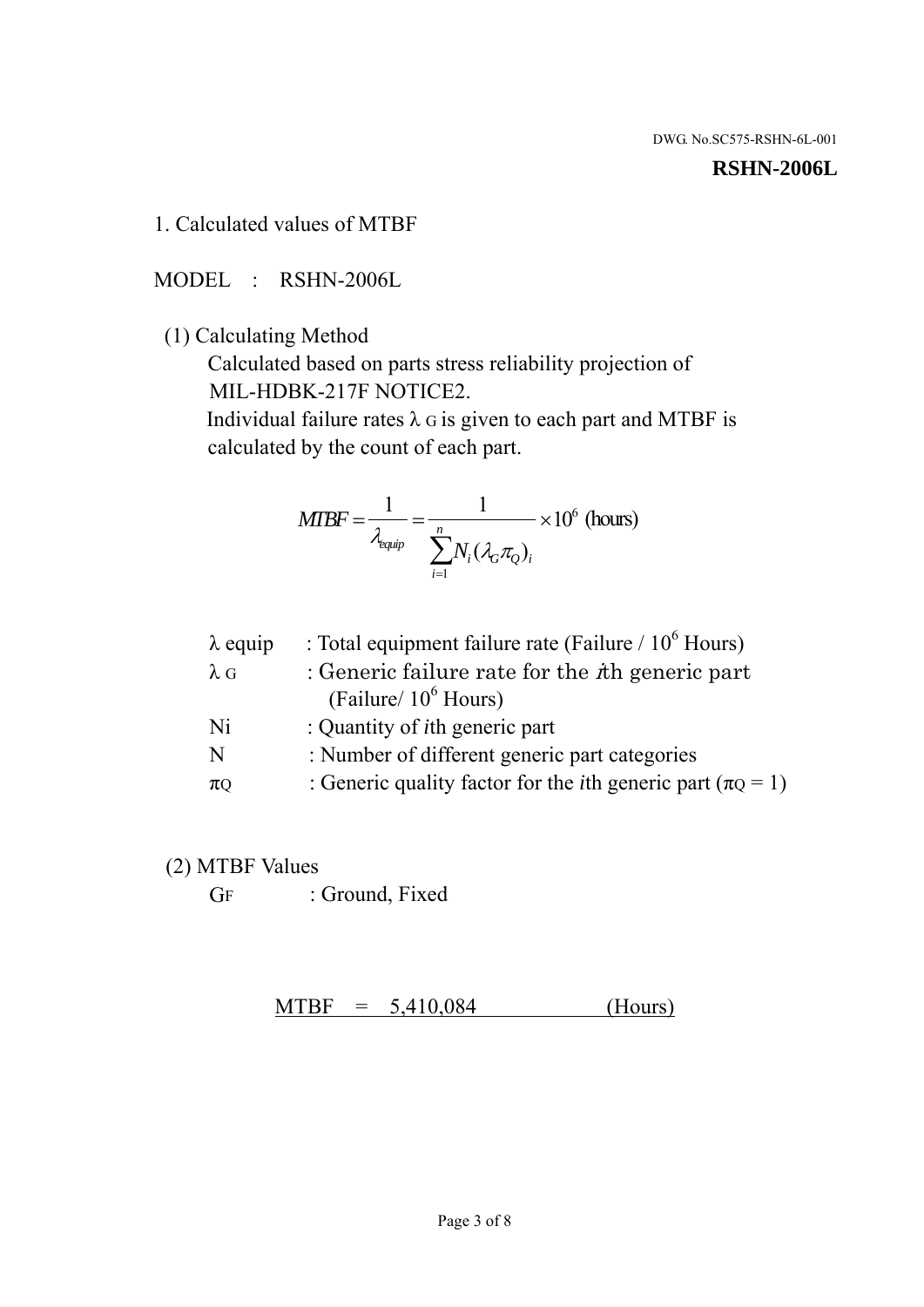#### **RSHN-2006L**

2. Vibration Test

#### MODEL : RSHN-2006L (Representation Product : RSEN-2030)

- (1) Vibration Test Class Frequency Variable Endurance Test
- (2) Equipment Used Controller VS-1000-6, Vibrator 905-FN ( IMV CORP.)
- (3) The Number of D.U.T. (Device Under Test) 5 units
- (4) Test Condition
	- · Frequency : 10~55Hz
	- · Amplitude : 1.5mm, Sweep for 1 min.
	- · Dimension and times : X, Y and Z directions for 2 hours each.

# (5) Test Method

Fix the D.U.T. on the fitting-stage

# (6) Test Results

PASS

#### Typical Sample Data

| . .                           |                                 |                   |                     |                     |
|-------------------------------|---------------------------------|-------------------|---------------------|---------------------|
| Check item                    | Spec.                           |                   | <b>Before Test</b>  | After Test          |
|                               | Differential Mode: 25dBmin.     | $0.4$ MHz         | 39.72               | 40.02               |
|                               |                                 | 30 MHz            | 58.84               | 55.92               |
| Attenuation (dB)              | Common Mode: 25dBmin.           | 2 MHz             | 36.32               | 36.44               |
|                               |                                 | 30 MHz            | 38.26               | 38.08               |
| Leakage Current (mA)          | $1mA$ max. $(250V, 60Hz)$       | Line1             | 0.42                | 0.41                |
|                               |                                 | Line <sub>2</sub> | 0.43                | 0.42                |
| DC Resistance $(m\Omega)$     | $6m \Omega$ max.                |                   | 3.84                | 3.72                |
| <b>Test Voltage</b>           | $L-L: 1768Vdc$ 60s.             |                   | OK                  | OK.                 |
|                               | $L-E$ : 2500Vac 60s.            |                   |                     |                     |
| Isolation Resistance ( $MQ$ ) | $100M \Omega$ min. (500Vdc 60s) |                   | $4.1 \times 10^{6}$ | $4.3 \times 10^{6}$ |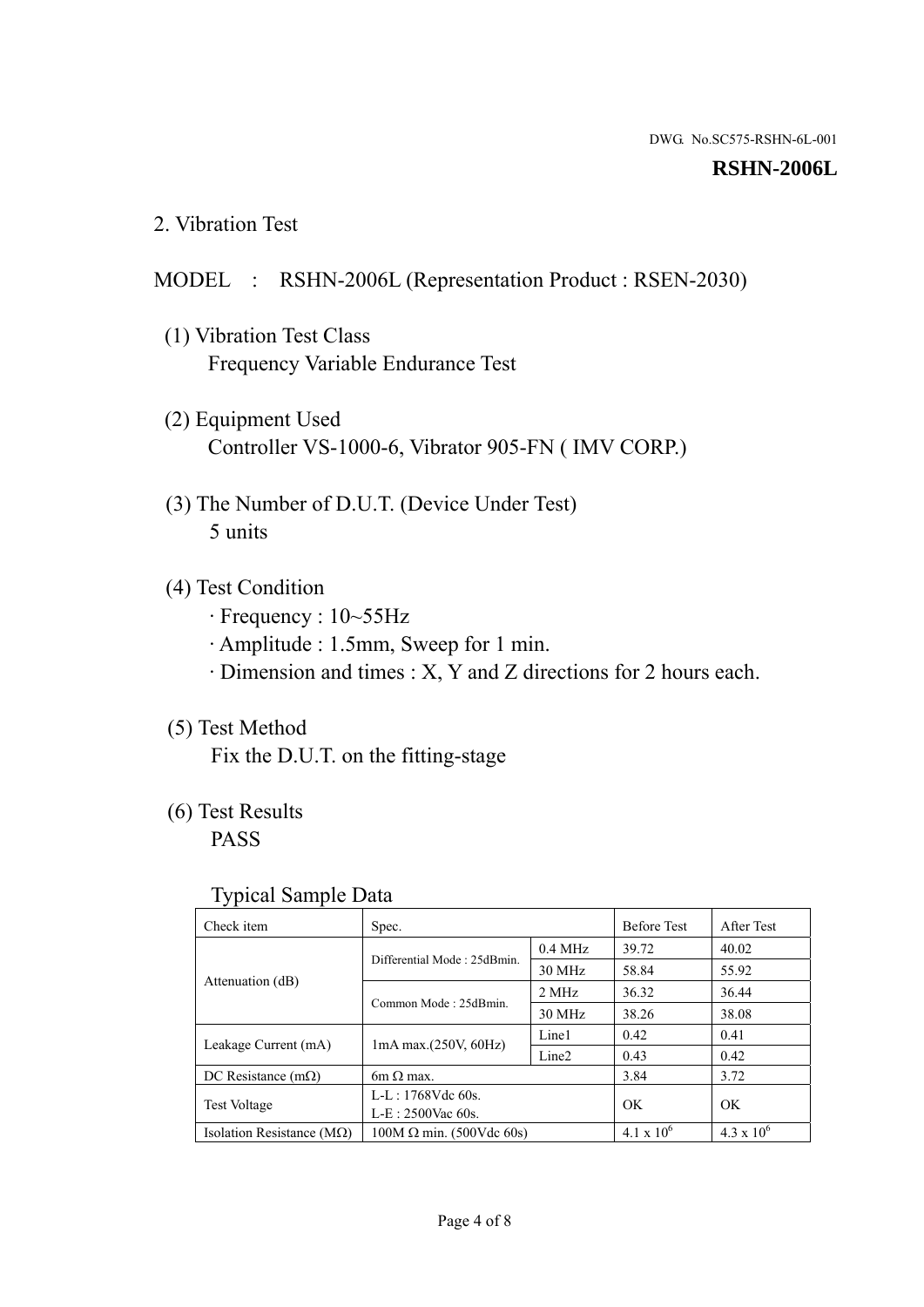3. Heat Cycle Test

# MODEL : RSHN-2006L (Representation Product : RSEN-2030)

- (1) Equipment Used TEMPERATURE CHAMBER TSA-71H-W (ESPEC CORP.)
- (2) The Number of D.U.T. (Device Under Test) 5 units
- (3) Test Conditions
	- · Ambient Temperature : -25~+85°C · Test Cycles : 100cycles



(4) Test Method

 Before the test check if there is no abnormal characteristics and put the D.U.T. in the testing chamber. Then test it in the above cycles, After the test is completed leave it for 1 hour at room temperature and check it if there is no abnormal each characteristics.

(5) Test Results

PASS

| <b>Typical Sample Data</b> |  |  |
|----------------------------|--|--|
|----------------------------|--|--|

| Check item                         | Spec.                       |                   | <b>Before Test</b> | After Test        |
|------------------------------------|-----------------------------|-------------------|--------------------|-------------------|
|                                    |                             | $0.4$ MHz         | 40.06              | 40.06             |
|                                    | Differential Mode: 25dBmin. | 30 MHz            | 55.64              | 57.12             |
| Attenuation (dB)                   | Common Mode: 25dBmin.       | 2 MHz             | 35.40              | 36.74             |
|                                    |                             | 30 MHz            | 37.70              | 37.36             |
| Leakage Current (mA)               | $1mA$ max. $(250V, 60Hz)$   | Line1             | 0.41               | 0.49              |
|                                    |                             | Line <sub>2</sub> | 0.42               | 0.48              |
| DC Resistance $(m\Omega)$          | $6m \Omega$ max.            |                   | 3.48               | 3.22              |
| <b>Test Voltage</b>                | $L-L: 1768Vdc$ 60s.         |                   | OK                 | OK                |
|                                    | $L-E: 2500$ Vac 60s.        |                   |                    |                   |
| Isolation Resistance ( $M\Omega$ ) | $100M$ Ω min. (500Vdc 60s)  |                   | $9.5 \times 10^5$  | $9.4 \times 10^5$ |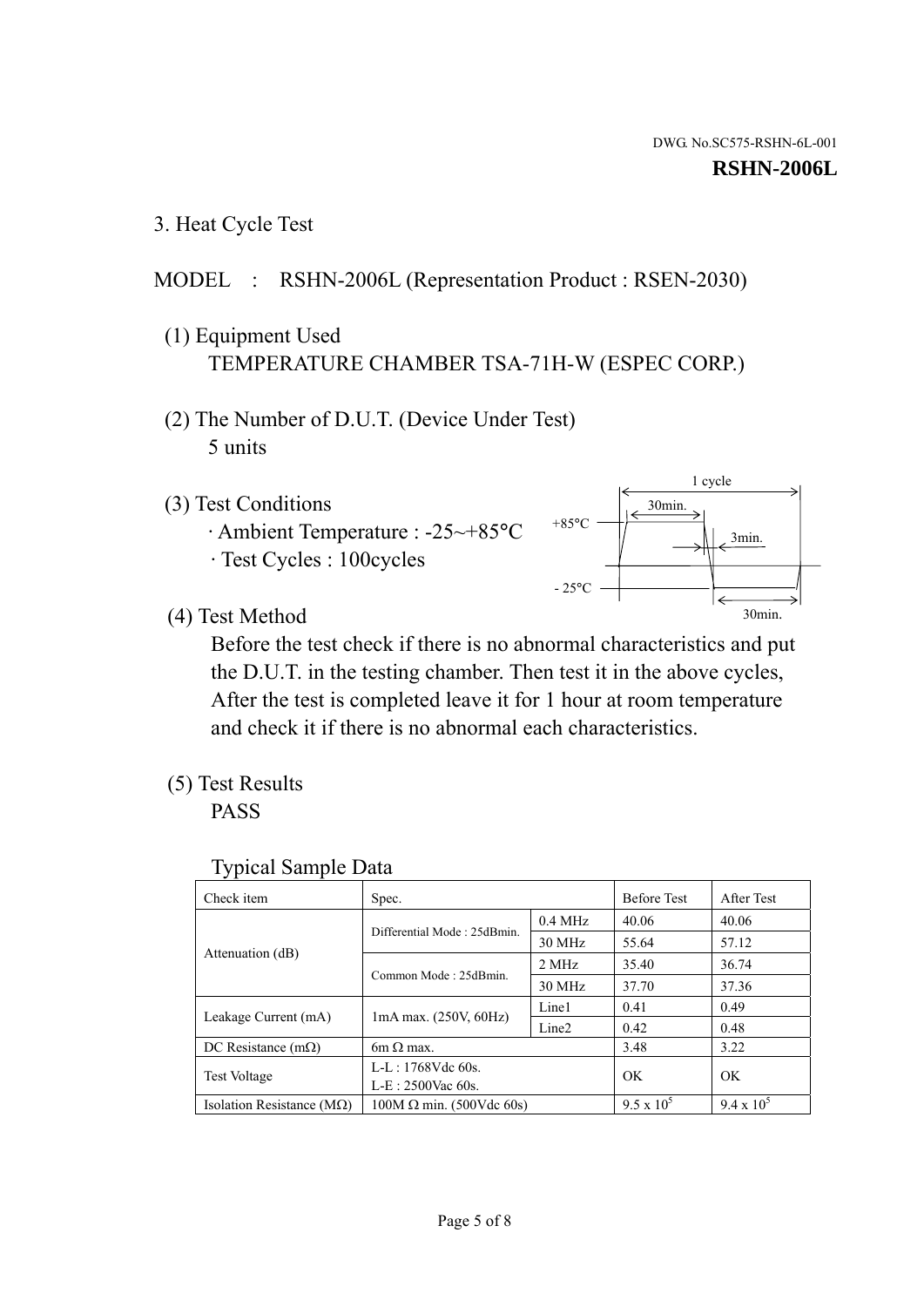4. Humidity Test

# MODEL : RSHN-2006L (Representation Product : RSEN-2030)

- (1) Equipment Used TEMP. & HUMID. CHAMBER PR-4KT (ESPEC CORP.)
- (2) The Number of D.U.T. (Device Under Test) 5 units

## (3) Test Conditions

- · Ambient Temperature : +40°C
- · Test Time : 500 hours
- · Ambient Humidity : 90~95% RH No Dewdrop

## (4) Test Method

 Before the test check if there is no abnormal characteristics and put the D.U.T. in the testing chamber. Then test it in the above conditions. After the test is completed leave it for 1 hour at room temperature and check it if there is no abnormal each characteristics.

## (5) Test Results

PASS

| ╯┸                                 |                                 |                   |                     |                     |
|------------------------------------|---------------------------------|-------------------|---------------------|---------------------|
| Check item                         | Spec.                           |                   | <b>Before Test</b>  | After Test          |
| Attenuation (dB)                   | Differential Mode: 25dBmin.     | $0.4$ MHz         | 40.92               | 39.42               |
|                                    |                                 | 30 MHz            | 57.38               | 55.62               |
|                                    | Common Mode: 25dBmin.           | 2 MHz             | 36.16               | 36.22               |
|                                    |                                 | 30 MHz            | 37.34               | 37.92               |
| Leakage Current (mA)               | $1mA$ max. $(250V, 60Hz)$       | Line1             | 0.42                | 0.41                |
|                                    |                                 | Line <sub>2</sub> | 0.42                | 0.43                |
| DC Resistance $(m\Omega)$          | $6m \Omega$ max.                |                   | 3.62                | 3.58                |
| <b>Test Voltage</b>                | $L-L: 1768Vdc$ 60s.             |                   | OK                  | OK                  |
|                                    | $L-E$ : 2500Vac 60s.            |                   |                     |                     |
| Isolation Resistance ( $M\Omega$ ) | $100M \Omega$ min. (500Vdc 60s) |                   | $3.6 \times 10^{6}$ | $4.5 \times 10^{6}$ |

#### Typical Sample Data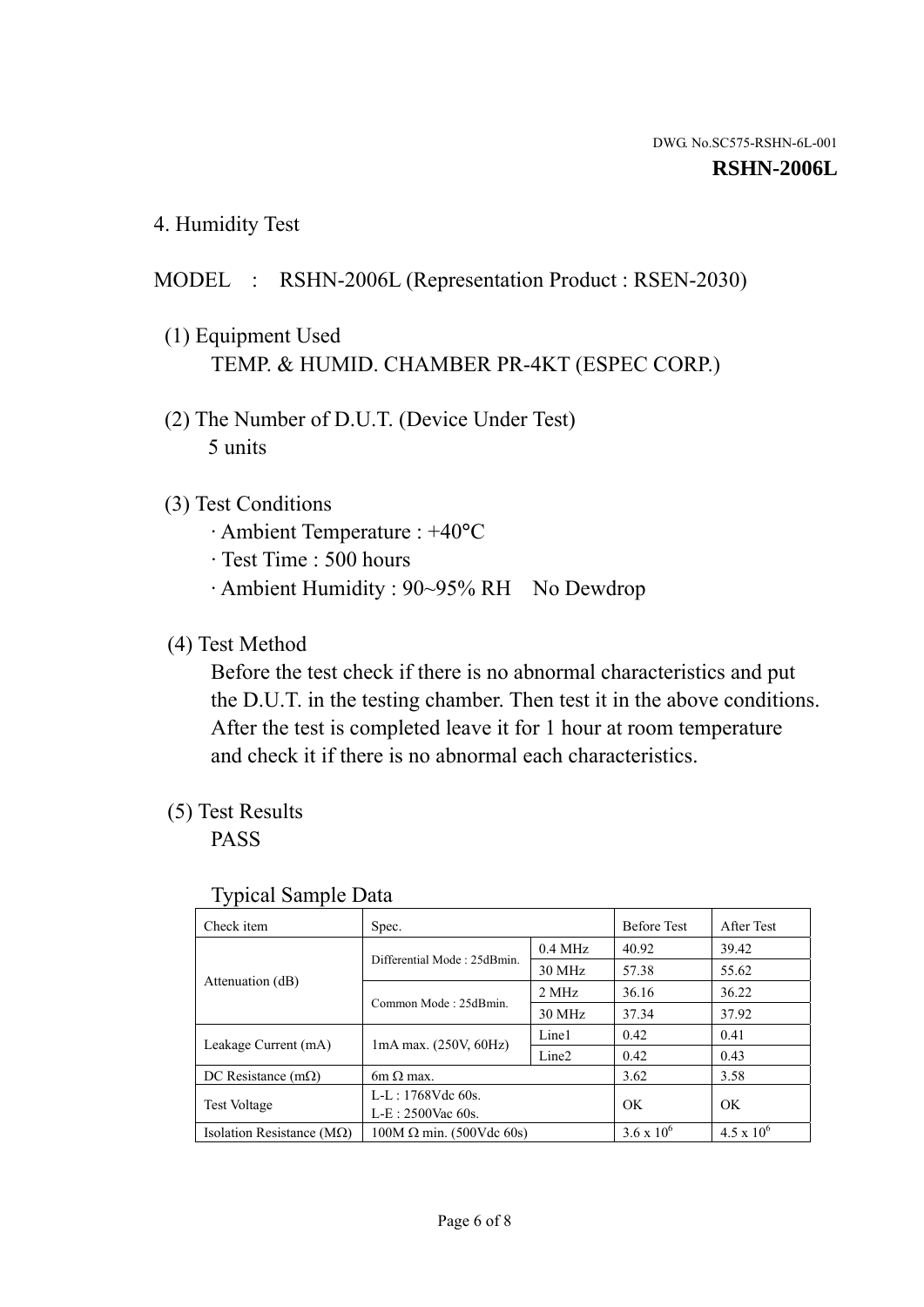5. High Temperature Resistance Test

# MODEL : RSHN-2006L (Representation Product : RSEN-2060)

- (1) Equipment Used TEMPERATURE CHAMBER PHH-300 ( ESPEC CORP.)
- (2) The Number of D.U.T. (Device Under Test) 5 units
- (3) Test Conditions
	- · Ambient Temperature : +55°C
	- · Test Time : 500 hours
	- · Operating : DC 60A
- (4) Test Method

 Before the test check if there is no abnormal characteristics and put the D.U.T. in the testing chamber. Then test it in the above conditions. After the test is completed leave it for 1 hour at room temperature and check it if there is no abnormal each characteristics.

(5) Test Results

PASS

| J 1                                |                                 |                   |                     |                     |
|------------------------------------|---------------------------------|-------------------|---------------------|---------------------|
| Check item                         | Spec.                           |                   | <b>Before Test</b>  | After Test          |
|                                    | Differential Mode: 25dBmin.     | $0.2$ MHz         | 57.86               | 58.52               |
|                                    |                                 | 30 MHz            | 52.04               | 51.94               |
| Attenuation (dB)                   | Common Mode: 25dBmin.           | 2 MHz             | 35.90               | 36.04               |
|                                    |                                 | 30 MHz            | 26.60               | 27.62               |
| Leakage Current (mA)               | $1mA$ max. $(250V, 60Hz)$       | Line1             | 0.45                | 0.46                |
|                                    |                                 | Line <sub>2</sub> | 0.46                | 0.46                |
| DC Resistance $(m\Omega)$          | $3m \Omega$ max.                |                   | 2.22                | 2.24                |
| <b>Test Voltage</b>                | $L-L: 1768Vdc$ 60s.             |                   | OK                  | OK                  |
|                                    | $L-E: 2500$ Vac 60s.            |                   |                     |                     |
| Isolation Resistance ( $M\Omega$ ) | $100M \Omega$ min. (500Vdc 60s) |                   | $4.1 \times 10^{6}$ | $4.6 \times 10^{6}$ |

#### Typical Sample Data